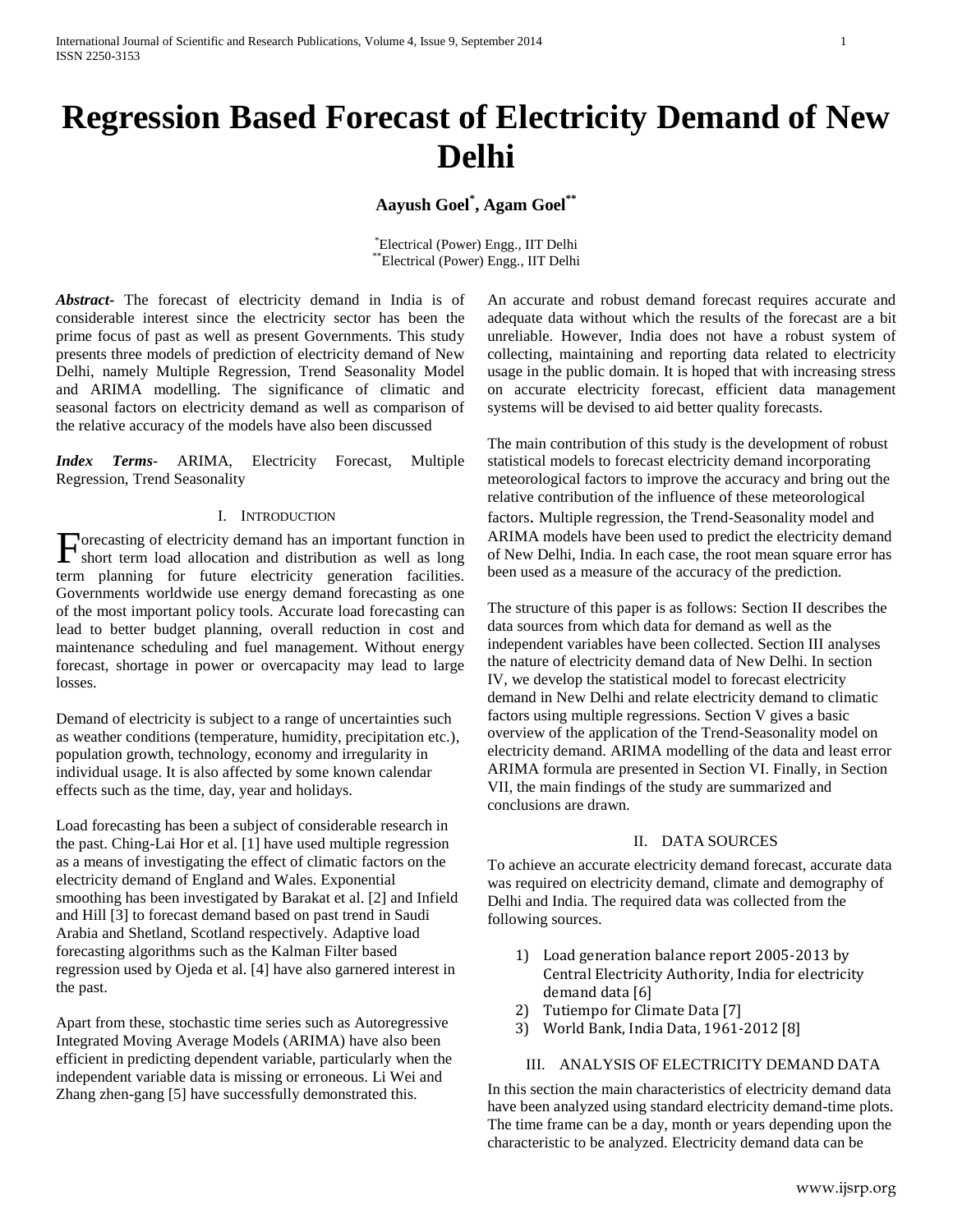International Journal of Scientific and Research Publications, Volume 4, Issue 9, September 2014 2 ISSN 2250-3153

considered to be a time-series data and all the mathematics for time-series data is applicable to electricity demand data.

#### *A. Non-Stationary*

Electricity demand data cannot be considered to be stationary because the mean of electricity demand data doesn't remain constant throughout the year.

#### *B. Seasonality*

There is seasonality in electricity demand data. Intuitively, the time-series has been divided into four seasons in the literature which are Winter, Summer, Pre-Monsoon and Post-Monsoon.

# **Table 1: Average monthly electricity demand data of Delhi from 2005-2012**

| Month Jan                                         | $Feh$ Mar |  | Apr   May   Jun |  |
|---------------------------------------------------|-----------|--|-----------------|--|
| Average   1764   1484   1620   1945   2351   2443 |           |  |                 |  |

**Table 2: Average monthly electricity demand data of Delhi from 2005-2012**

| $\blacksquare$ Month                              | Jul | Aug $\left  \text{Sep} \right $ Oct $\left  \right $ | Nov Dec |  |
|---------------------------------------------------|-----|------------------------------------------------------|---------|--|
| Average   2536   2418   2231   1909   1552   1634 |     |                                                      |         |  |





### *C. Trend*

If the mean electricity demand data each year is analyzed over a period of many years, a tendency of the demand to increase is observed. Thus it can be said that there is a long-term trend in electricity demand data.

| Year | 2005   | 2006   | 2007       | 2008  |
|------|--------|--------|------------|-------|
| Mean | 1800.6 | 1860.8 | $.859$ $-$ | 896.6 |

**Table 3: Average yearly electricity demand data of Delhi**

| Year | 2009     |     |      |
|------|----------|-----|------|
| Mean | $\Delta$ | ∪.J | 89.8 |

# **Table 4: Average yearly electricity demand data of Delhi**



# **Figure 2: Plot of average yearly electricity demand data of Delhi**

# IV. MULTIPLE REGRESSION

In this section, we will forecast the electricity demand of New Delhi on a monthly basis through multiple regression. In multiple regressions, a dependent variable is predicted by two or more independent variables. Literature in the area indicates that temperature, humidity and precipitation are the major meteorological factors which tend to influence the electricity demand in a region. We will use past electricity demand and these factors to forecast electricity demand. The data was collected from January 2005 to March 2013.



**Figure 3: Electricity Demand in Delhi**

Clearly, as we can see from Figure 1,2 and 3, the data has a time trend, seasonality and irregularity.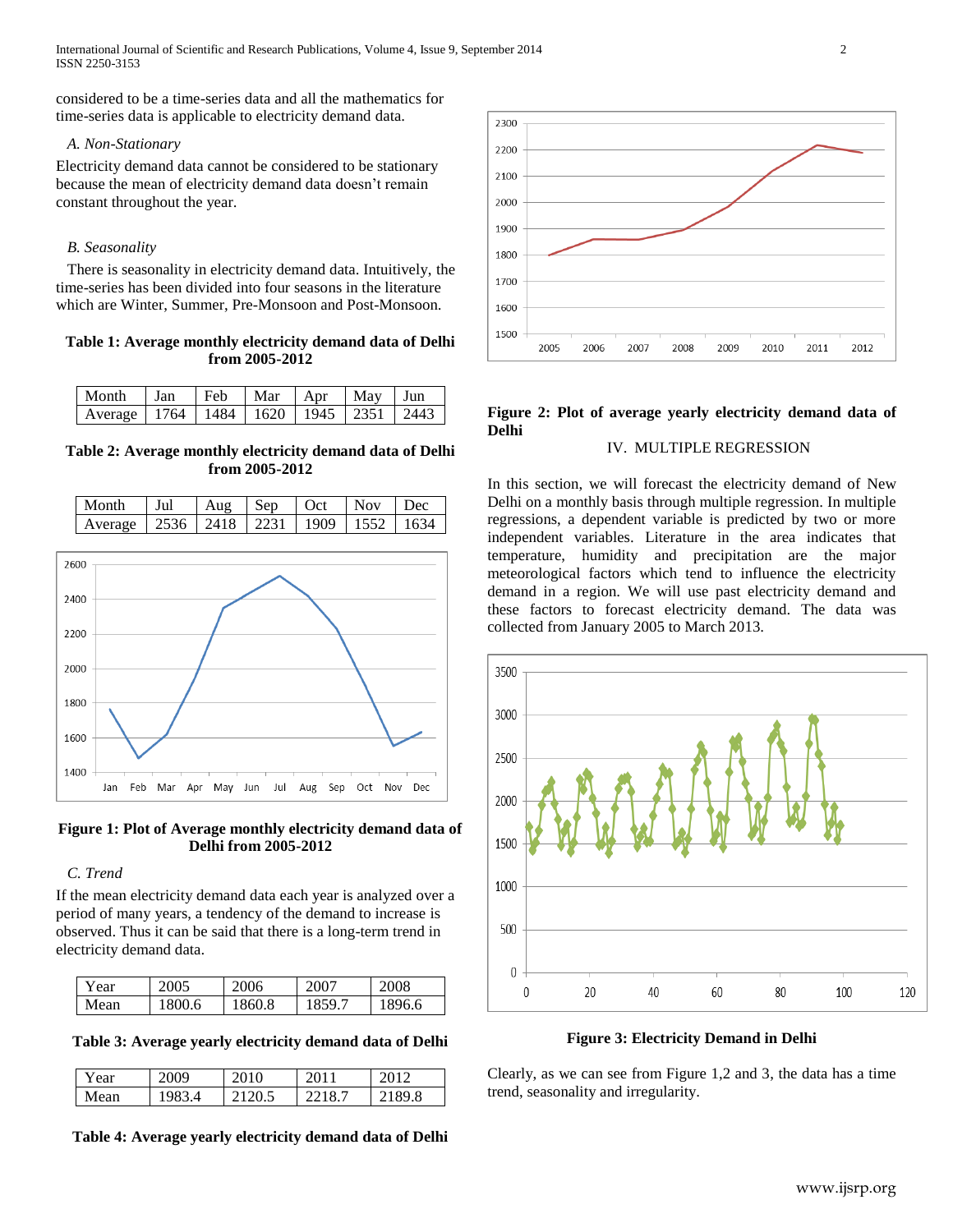International Journal of Scientific and Research Publications, Volume 4, Issue 9, September 2014 3 ISSN 2250-3153

Temperature, humidity and precipitation are taken as independent variables and electricity demand is the dependent variable. Since, the data has a time trend; time will also be taken as a dependent variable. Also, the data collected is monthly data and hence 11 dummy variables will be taken to account for monthly variation in electricity demand. The final model is

$$
Y = B_0 + B_1X_1 + B_2X_2 + B_3X_3 + B_4X_4 + \ldots + B_{14}X_{14} + B_{15}X_{15}
$$

Where

- $Y =$  Monthly electricity demand in Delhi (MU)
- $X_1$  = Temperature (°C)
- $X_2$  = Mean humidity percentage
- $X_3$  = Precipitation (mm)

 $X_4$  = Time trend

 $X_5$  to  $X_{15}$  = Dummy variables for January to November

The B's are regression coefficients. A regression coefficient in multiple regressions is the slope of the linear relationship between the dependent variable and the part of a dependent variable that is independent of all other independent variables

Regression performed in Microsoft Excel gives the coefficients in as specified in Table 5.

|                | Coefficients | T Statistics |
|----------------|--------------|--------------|
| $B_0$          | 1016.70      | 3.39         |
| $B_1$          | 37.66        | 2.93         |
| B <sub>2</sub> | $-3.13$      | $-1.24$      |
| $B_3$          | $-0.27$      | $-1.01$      |
| $B_4$          | 5.22         | 12.60        |
| B <sub>5</sub> | 233.48       | 4.10         |
| $B_6$          | $-232.30$    | $-3.50$      |
| B <sub>7</sub> | -364.37      | $-3.03$      |
| B <sub>8</sub> | $-305.18$    | $-1.65$      |
| B9             | 0.31         | 0.00         |
| $B_{10}$       | 101.22       | 0.42         |
| $B_{11}$       | 368.94       | 1.57         |
| $B_{12}$       | 303.31       | 1.30         |
| $B_{13}$       | 143.70       | 0.69         |
| $B_{14}$       | $-147.10$    | $-1.02$      |
| $B_{15}$       | $-281.15$    | $-3.23$      |

**Table 5: Regression coefficients – Multiple regression model**

We need to analyze the goodness of fit of the model. The goodness of fit of a statistical model describes how well it fits a set of observations. Measures of goodness of fit typically summarize the discrepancy between observed values and the values expected under the model in question. The regression has an adjusted goodness of fit of 0.926 indicating an extremely good fit model.

The T Statistics indicates the confidence level with which we can say that a particular dependent variable indeed predicts the independent variable and that the corresponding regression coefficient is non zero. We can say that temperature regression

coefficient is non zero with confidence level 99.5%, mean humidity percentage and precipitation regression coefficients are non-zero with confidence level 70%. This indicates strong correlation between electricity demand and climatic variables such as temperature, mean humidity percentage and precipitation. However we can neglect mean humidity and precipitation if their data is not available to us as 70% is not deemed to be a very good confidence interval.

We plot the error term i.e. the difference between Actual electricity demand and electricity demand predicted according to the model. The Root Mean Square Error obtained is 102.54. The plot of the error terms is shown in Figure 4



**Figure 4: Errors – Multiple regression model**

In order to improve the fit of the model and reduce error, we use another model where the dependent variable is logarithm of electricity demand. Literature suggests that due to the nature of electricity demand data, taking logarithm of electricity demand will lead to a better statistical result.

The coefficients from the multiple regressions for the logarithmic model are specified in Table 6.

|                | Coefficients | T Statistics |
|----------------|--------------|--------------|
| $B_0$          | 7.12         | 54.90        |
| $B_1$          | 0.01         | 2.64         |
| B <sub>2</sub> | 0.00         | $-0.96$      |
| B <sub>3</sub> | 0.00         | $-1.18$      |
| $B_4$          | 0.00         | 13.78        |
| B <sub>5</sub> | 0.12         | 4.94         |
| $B_6$          | $-0.12$      | $-4.30$      |
| B <sub>7</sub> | $-0.14$      | $-2.68$      |
| $B_8$          | $-0.06$      | $-0.75$      |
| B <sub>9</sub> | 0.09         | 0.90         |
| $B_{10}$       | 0.13         | 1.24         |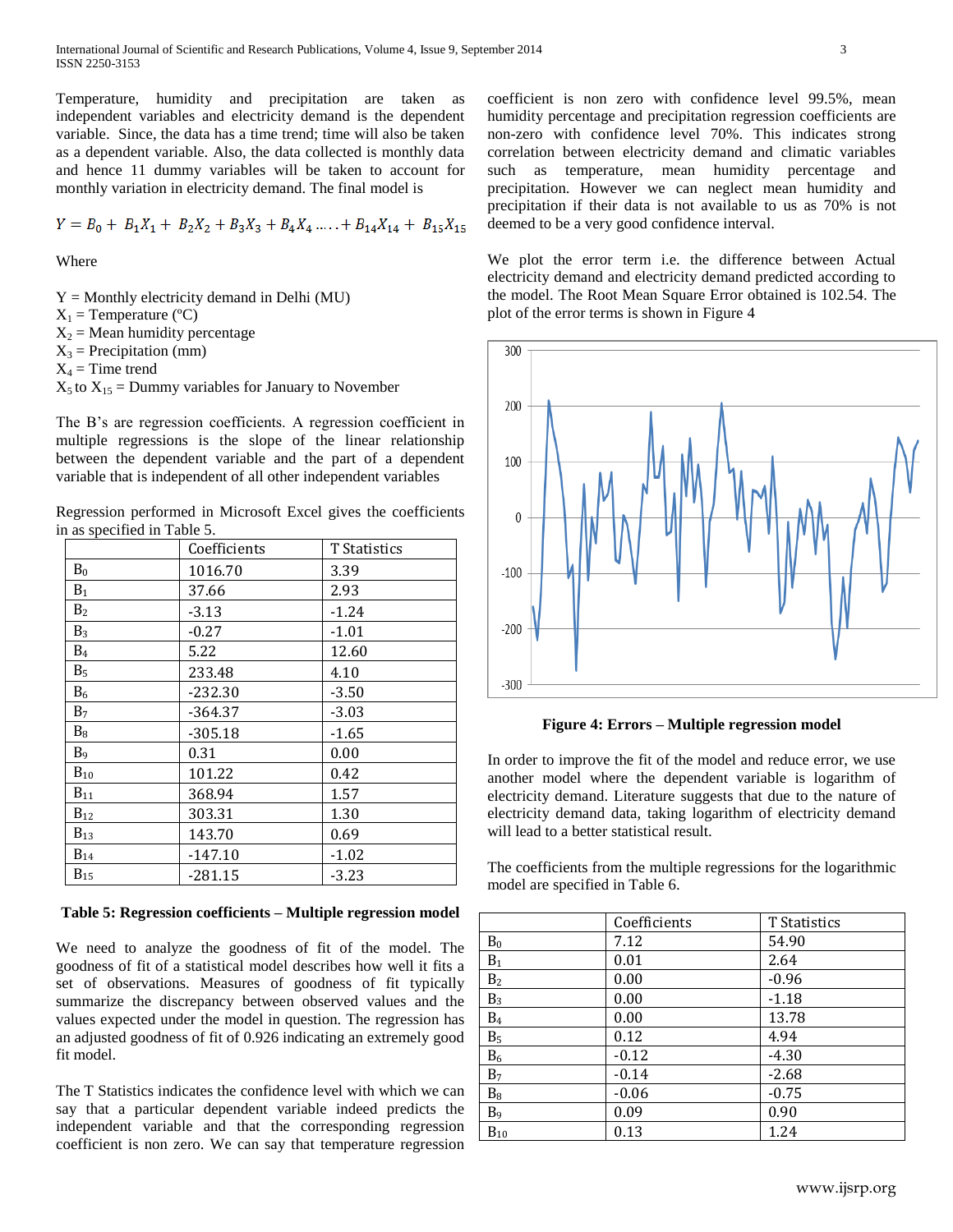| $B_{11}$                | 0.23    | 2.30    |
|-------------------------|---------|---------|
| $B_{12}$                | 0.21    | 2.11    |
| $B_{13}$                | 0.14    | 1.54    |
| $\frac{B_{14}}{B_{15}}$ | $-0.01$ | $-0.12$ |
|                         | $-0.13$ | $-3.41$ |

## **Table 6: Regression coefficients – Multiple regression logarithmic model**

The regression has an adjusted goodness of fit of 0.943 indicating an improved model as compared to the previous case. We can say that temperature regression coefficient is non zero with confidence level 99%, mean humidity percentage regression coefficient is non zero with 65% confidence level and precipitation regression coefficients is non-zero with confidence level 70%. This indicates strong correlation between electricity demand and climatic variables such as temperature, mean humidity percentage and precipitation.

We plot the error term i.e. the difference between Actual electricity demand and electricity demand predicted according to the model. The plot of the error terms from the new model is shown in Figure 5. The errors have clearly reduced as compared to the previous case. The new Root Mean Square Error is 87.36.



**Figure 5: Errors – Multiple regression logarithmic model**

# V. TREND-SEASONALITY MODEL

The advantages of predicting a dependent variable on regression of itself has distinct advantages as compared to regressing on multiple independent variables.

Regressing on auto regressions implies that all of the factors that affect the dependent variable  $y_t$  are included in auto regressions of  $y_t$  i.e.  $y_{t-1}$ ,  $y_{t-2}$  etc. according to Wooldridge. Therefore, one doesn't have need of all the independent factors, and this has a lot of advantages on the data side, particularly with respect to its

collection and storage, as we only need to collect and store the dependent variable and we can lag it according to our need. This is particularly apt for India, as here data for independent variables is either unavailable for public or extremely costly.

The trend seasonality model assumes that the dependent variable can be modeled as the product of a Trend T (which varies linearly with time), Cyclicity C (which is periodic on a short duration), Seasonality S (which is periodic on a long duration) and an Irregular component I (error). Electricity is a variable which does not vary on a short duration; therefore we can generally remove C without affecting the model to a great extent.

The methodology adopted for this method is as follows -

1) Assume trend to be constant for the period of the seasonality. In our case, the period of seasonality is 12. Calculate a moving average over  $y_t$  to  $y_{t-12}$ . This is the fixed trend component for that value.

$$
MA(12) = \left. \frac{\sum_{i=1}^{12} y_{t-i}}{12} \right|
$$

- 2) Divide the values by the Moving Average for that value. This means that we are left with the seasonal and the irregular component.
- 3) To get seasonal component, consider each month separately. Find all seasonal values for that particular month and average to remove irregular component. We get a fixed seasonal component S1 for a month. Repeat for every month.
- 4) Divide each value by its seasonal component to get the trend component.
- 5) Since trend is linear, hence we can easily regress this on time to get a linear relation w.r.t. time.
- 6) Forecast the trend from the linear relationship and multiply by the average seasonal value for the particular month to get prediction for the particular time.

Employing the method for New Delhi electricity demand, a plot showing the seasonal and trend components of the New Delhi and solely the linear trend component after deseasonalizing can be obtained as seen in Fig 6.



**Figure 6: Seasonal and trend components of Demand**

A plot of the error terms for this model is shown in Fig 7. The Root Mean Square Error obtained is 104.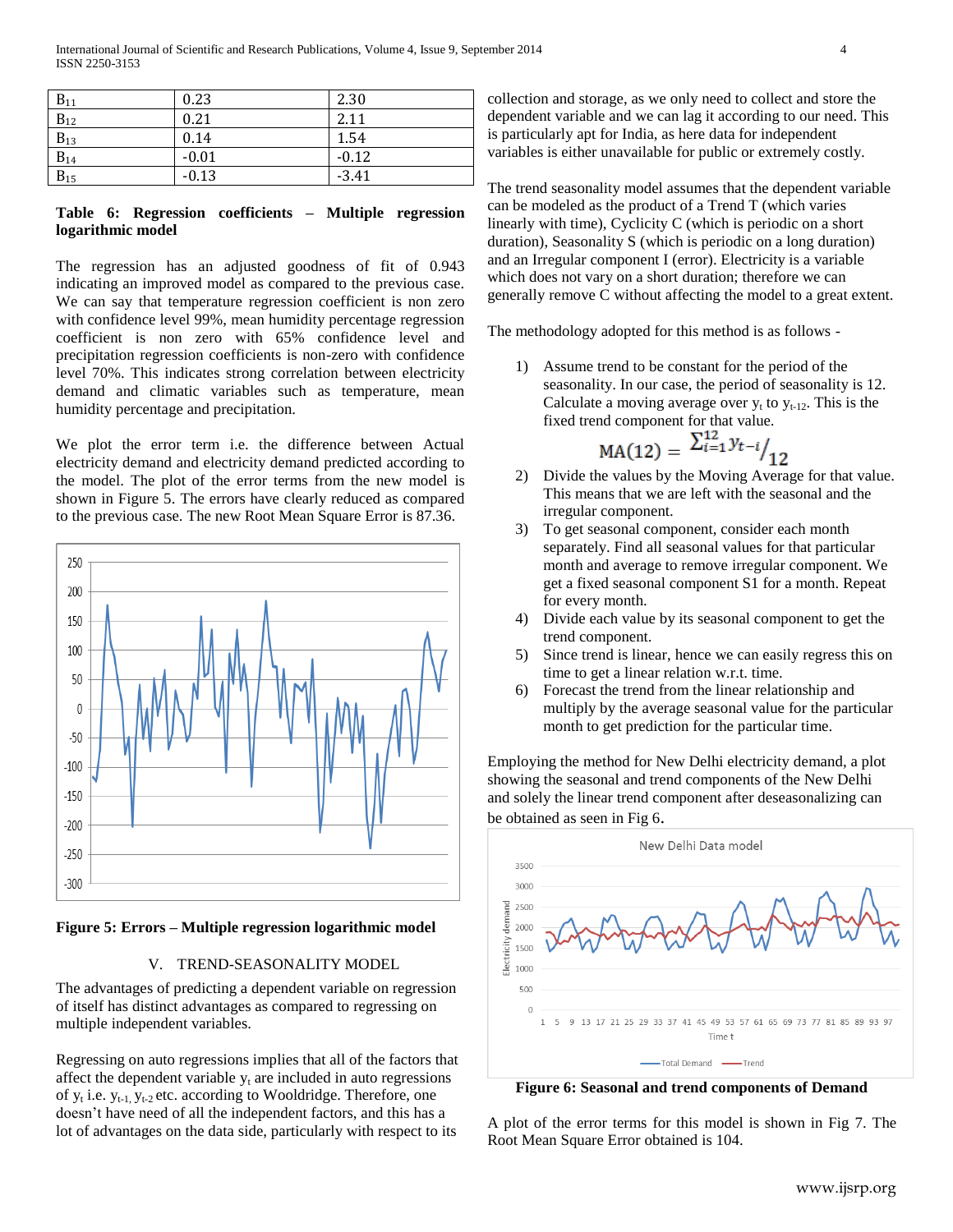

**Figure 7: Errors – Trend Seasonality Model**





**Figure 8: Actual vs Forecasted Demand – Trend Seasonality Model**

#### VI. ARIMA MODELLING

The ARIMA model uses the fact that electricity demand is a stochastic time series.

This modelling regresses the dependent variable  $y_t$  on – p lags of the dependent variable (Autoregressive) and q lags of the error term (Moving Average).Sometimes instead of dependent variable  $y_t$ ,  $L^d y_t$  can be used as the dependent variable. Here L is the one step lag operator i.e.

$$
Ly_t = y_{t-1}
$$

The general equation of ARIMA model is as follows -

$$
\left(1 - \sum_{k=1}^{p} \alpha_k L^k \right) (1 - L)^d X_t = \left(1 + \sum_{k=1}^{q} \beta_k L^k \right).
$$

Where  $\varepsilon_t$  is white noise error.

#### *A. Dickey-Fuller Test*

The ARMA model (AR and MA) can only be applied is the dependent variable has no trend i.e. it is stationary w.r.t. time. Since our data has a trend variable it has to be differenced to remove the trend. This is the differencing which appears in the ARIMA model I and the order of differencing is decided by the Dickey-Fuller tests. Dickey-Fuller test identifies the unit root in the equation. If the equation has a unit root, the variable is nonstationary. [9]

The significance results when regression of lagged values of  $y_t$ are performed to determine the presence of a unit root are tabulated in Table 7.

| Dependent<br>variable       | Coefficient<br>of $Var_{t-1}$ | t-stat for<br>$Var_{t-1}$ | P-Value<br>for $Var_{t-1}$ |
|-----------------------------|-------------------------------|---------------------------|----------------------------|
| $Ly_t$ (Simple)             | $-0.008$                      | $-0.6364$                 | 0.526                      |
| $Ly_t$ (With drift)         | $-0.203$                      | $-3.2954$                 | 0.0013                     |
| $Ly_t$ (With time<br>trend) | $-0.218$                      | $-3.3459$                 | 0.0011                     |
| $L^2 y_t$                   | 0.663                         | 6.8410                    | 7.61E-10                   |

**Table 7: Dickey-Fuller Test Significance Results**

As can be seen the t-statistic for the simple case is very low and therefore in this case the null hypothesis is rejected. Hence the simple variable cannot be used in the ARIMA model.

We can use the 'With drift' and 'With time trend' variable, however their t-stats are just on the verge of the 95% confidence interval level. Hence it would be better to take  $Ly_t$  as the dependent variable as its t-stat has the largest possible value amongst all.

Hence the order of differencing  $d = 1$  for the ARIMA model as specified by the Dickey-Fuller tests.

#### *A. Box-Jenkins Method*

The Box Jenkins method is a tool that can be used to predict the degree of p and q for an ARIMA model by comparing the Autocorrelation function (ACF) and the Partial Autocorrelation function (PACF) of the data. [10]

The autocorrelation function at lag k is the correlation of the data with k lags of itself. In our case since the data is essentially  $Ly<sub>t</sub>$ , hence the  $ACF(k)$  for our model is  $-$ 

$$
ACF(k) = \frac{Cov(Ly_t, Ly_{t-k})}{\sqrt{Var(Ly_t)}\sqrt{Var(Ly_{t-k})}}
$$

The Partial Autocorrelation function at lag k is the correlation of data with k lags of itself discounting for all effects of the k-1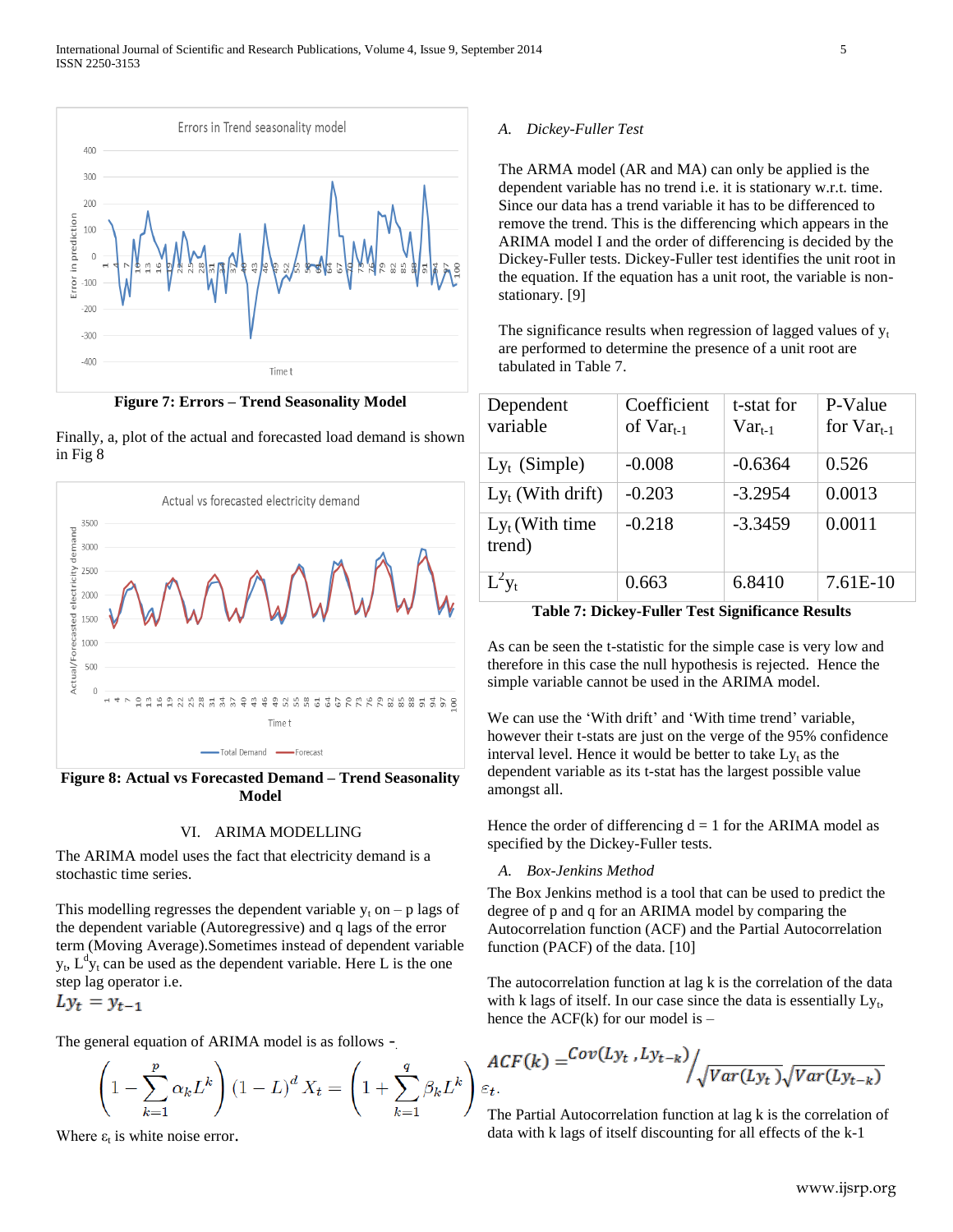lags. For  $Ly_t$ , the PACF(k) can be found out be regressing  $Ly_t$  on k lags of itself, and finding the coefficient of  $Ly_{t-k}$ .

Box and Jenkins have specified a wide variety of the characteristic ACF and PACF should obey in order to be an  $AR(p)$ ,  $MA(q)$ ,  $ARMA(p,q)$  or even a seasonal ARIMA model.

Therefore, the ACF and PACF of the data should be analyzed first which are shown in Fig 9 and 10 respectively. All of the plots have been conceived using Microsoft Excel.





**Figure 10: PACF of Ly<sup>t</sup>**

There is a certain periodicity with period 12 in the ACF plot and spikes are significant at 0 and 12, therefore according to Box Jenkins a seasonal ARIMA plot with period 12 must be considered.

Hence Ly<sub>t</sub> is differenced by 12, i.e. we consider  $Ly_t - Ly_{t-12}$  as the new variable to which ACF and PACF are applied. The plots for the new ACF and PACF are shown in Fig 11 and Fig 12 respectively.



**Figure 11: ACF of Lyt differenced by 12**



**Figure 12: PACF of Ly<sup>t</sup> differenced by 12**

We observe that from the ACF, significant spikes are located at lag 1, 4 and 12 indicating MA(1), MA(4) and MA(12) terms and there are significant spikes at lag 1, 4 and 12 in the PACF indicating  $AR(1)$ ,  $AR(4)$  and  $AR(12)$  terms. We will not consider  $> AR(4)$  spikes in this as the spikes start to die out after lag 4, indicating that they are not to be considered.

Hence our final ARIMA model becomes –

# **ARIMA(0,1,0)(1,0,1)<sup>12</sup>(4,0,4)<sup>12</sup>(12,0,12)<sup>12</sup>**

(The formula has been written in typical seasonal ARIMA representation.)

The Root Mean Square Error from this model is 99.61 which is less than the RMSE calculated from the Trend Seasonality Model.

# VII. CONCLUSION

The Root Mean Square Error, used as a measure of accuracy, is tabulated for all the models presented.

| Method              | <b>RMSE</b> |
|---------------------|-------------|
| Multiple Regression | 102.54      |